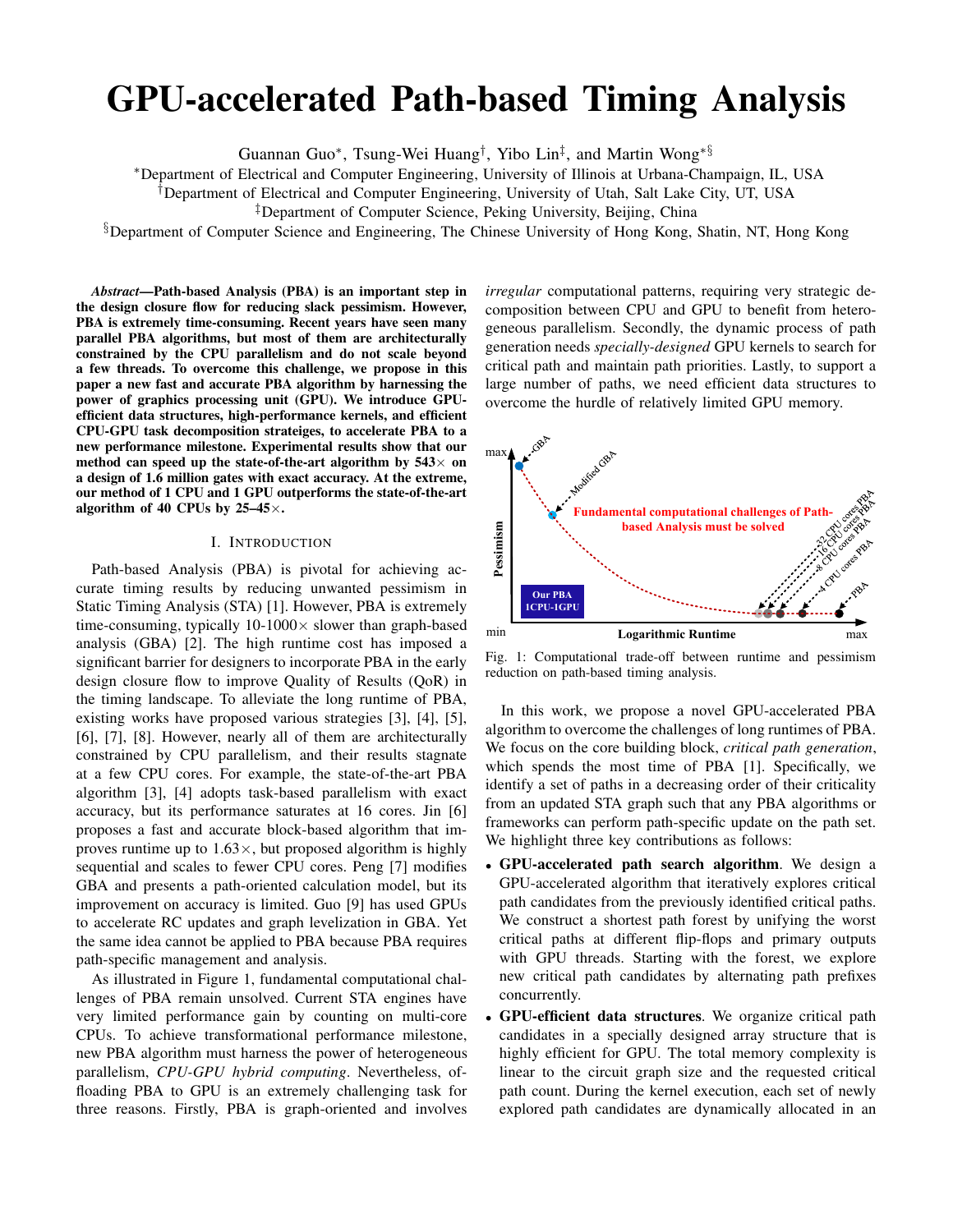efficient one-dimensional (1D) array. Based on the priorities of critical paths (i.e., slack), we prune and compress the path set to improve GPU memory efficiency.

Scalable to large numbers of critical paths. Our path search algorithm enables each GPU thread to independently explore new critical path candidates without contending with other threads. We separate critical path candidates into different groups based on their path prefixes and we dispatch each group into thousands of GPU threads. Our strategy scales to millions of paths during the search process.

We evaluate our algorithm on real designs with a golden reference generated by an industrial standard timer [10]. Our algorithm can scale to millions of critical paths that match the result of the golden reference. Compared to the state-ofthe-art path generation algorithm [3], [8], we obtain up to  $543\times$  speed-up on million-gate designs. At the extreme, our algorithm of 1 CPU and 1 GPU is  $25-45\times$  faster than the baseline of 40 CPUs. Our algorithm can enable designers to incorporate PBA earlier in the design flow to imporve QoR with reasonable turnaround time.

## II. PATH-BASED TIMING ANALYSIS

PBA is a pivotal step in STA [1]. STA models the circuit as a *directed acyclic graph* (DAG). Each vertex in the graph represents a pin and each edge represents a pin-to-pin connection. A typical STA flow performs GBA first to update the graph with timing information, such as parasitics, slew, delay, and arrival time, at the worst-case scenario (i.e., min and max) [1]. GBA is fast but pessimistic. Therefore, PBA is performed after GBA to update the slack with path-specific properties, including common path pessimism removal (CPPR), advanced on-chip variation (AOCV), and so on to remove unwanted pessimism [3]. Among various PBA frameworks, identifying a set of critical paths to analyze is imperative. However, this process is extremely time-consuming and involves computing an exponential number of paths that can take several hours to finish. It has been highlighted that EDA vendors should improve the runtime performance of PBA with new parallel paradigms [11].

### III. PROPOSED GPU-ACCELERATED PBA

Figure 2 shows the overview of our GPU-accelerated PBA algorithm. The blue block and the white block denote the computation on GPU and CPU, respectively. We start off by constructing a shortest path forest based on a updated STA graph. Then, we iteratively explore critical path candidates by permuting path prefixes. Each iteration consists of three heterogeneous steps: (1) *Look-ahead Level Allocation*. (2) *Interlevel Expansion*. (3) *Intralevel Compression*. We define the set of path candidates with the same number of path prefix permutations as a *level set*. We maintain a level counter to record the number of expanded levels. When the level counter reaches a threshold of decent accuracy (tunable depending on the GPU capability), we stop the iteration and derive the final critical paths from the implicit path representation on GPU.



Fig. 2: Overview of our GPU-accelerated PBA algorithm.

#### *A. STA Graph Structure on GPU*

To offload PBA to GPU, we must efficiently represent the STA graph on GPU. We collect all fan-in or incoming edges of each vertex and denote this collection as graph  $G^-$ . Similarly, the collection of all fan-out or outgoing edges of each vertex is denoted as graph  $G^+$ . We use the Compressed Sparse Row (CSR) format to represent  $G^-$  and  $G^+$ . CSR is one of the most common graph formats used in GPU applications [12]. CSR requires three 1D arrays to represent a weighted directed graph. The format includes a vertex array for row offsets, an edge array for column values, and a weight array for weights of all edges. Therefore, CSR is highly memory efficient. The total size of CSR is only  $N + 2M$  for a graph with vertex number  $N$  and edge number  $M$ .

## *B. Shortest Path Forest*

To efficiently enumerate paths on GPU, we introduce a compact data structure, *shortest path forest*, to hold path suffix information. Existing methods [3], [8] construct an independent shortest path tree at each datapath endpoint regardless of overlap between trees. This causes redundant tree construction in overlapped area and waste of memory. Instead, we unify all shortest path trees into a forest that includes a predecessor array forest[N] and a distance array distances[N], which eliminates redundant construction at the same vertex. Figure 3 illustrates a *shortest path forest* (3b) constructed from the STA graph (3a). The shortest path forest consists of three shortest path trees rooted at vertices J, K, and L, respectively. We can observe that trees rooted at J and L are not fully built to the startpoints, because the tree rooted at K has smaller cumulative distances at overlapped vertices. This saves the effort to build the trees J and L all the way to vertex A and C. By merging shortest path trees together, our *shortest path forest* is much more compact and memory-efficient than building each independent shortest path tree.

We leverage GPU to construct the shortest path forest. Inspired by the GPU-accelerated Dijkstra's algorithm [13], [14], we mark all datapath endpoints as destinations and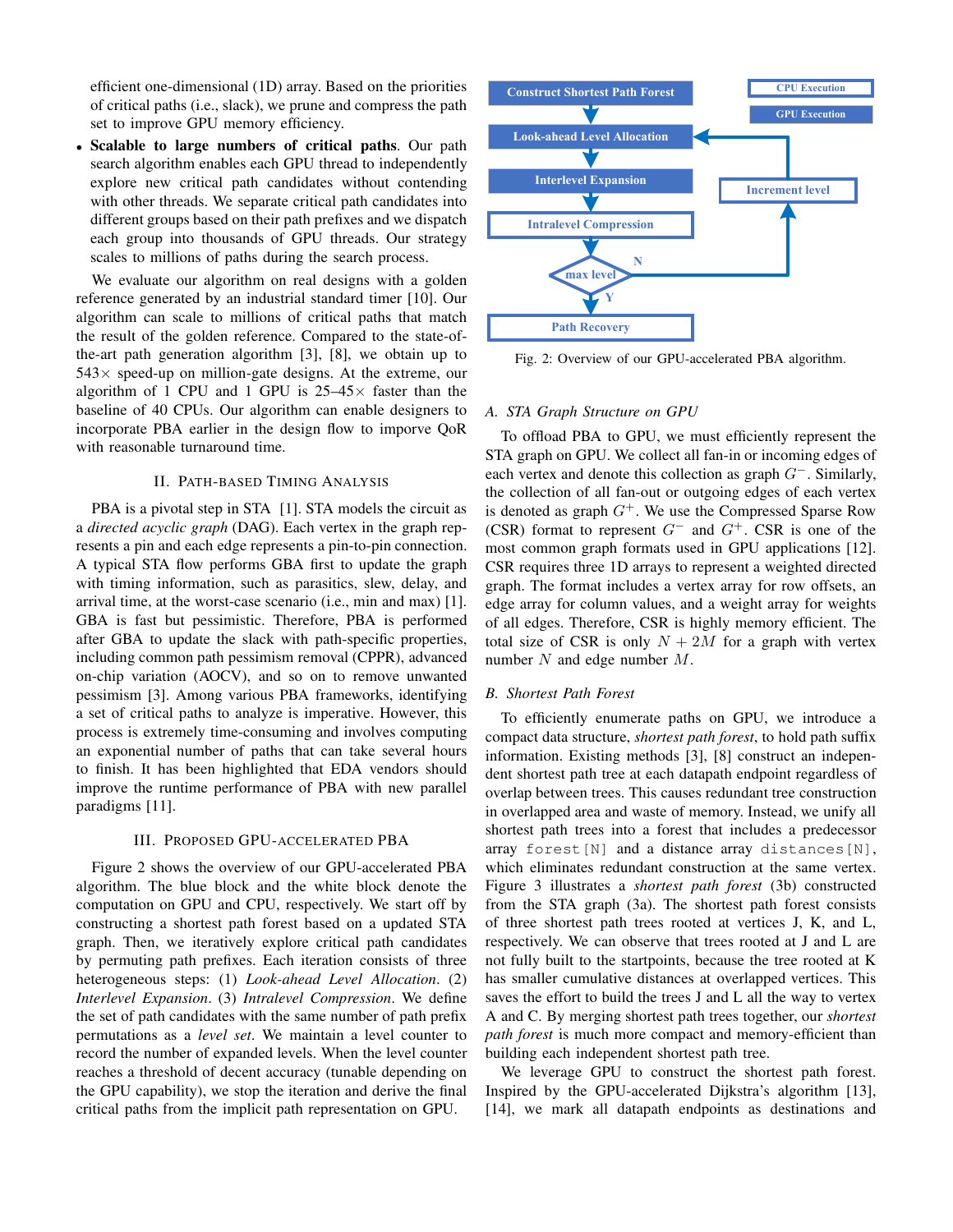

Fig. 3: Shortest path forest generation on GPU.

propagate the shortest distances concurrently with required arrival time as their initial offsets. Our algorithm iteratively invokes the distance update kernel in Algorithm 1 to propagate shortest distances until no distances can be updated. Algorithm 1 assigns each thread a vertex (line 1 and 2). If the assigned vertex has been updated (line 5), its thread needs to propagate distances to adjacent vertices (line 15). The distance array distances[N] will be finalized after convergence. We can recover the edge array or predecessor array forest[N] by matching edge weight with the distance array. Algorithm 1 can quickly construct the shortest path forest because the GPU kernel updates a batch of vertices concurrently at each iteration.

#### *C. Look-ahead Level Allocation*

The goal of look-ahead level allocation is to arrange the output locations of each thread prior to expansion so that thread contention can be avoided. We take the idea of row offset in the CSR graph format into our critical path data structure. The output location of each critical path in the expansion is strictly tied to parent of the path. We compute and sum over the number of critical path candidates that originate from each previously identified critical path. We leverage the implicit critical path representation in the state-of-the-art algorithm [3] for memory efficiency. Given the *shortest path forest* constructed in Section III-B, we separate edge set of the STA graph into two groups. The group of edges in the *shortest path forest* are defined as *suffix edges*. The rest of edges are defined as *deviation edges*. We can represent any critical paths with *deviation edges* because the explicit path trace can be recovered later by complementing with *suffix edges*. The number of *deviation edges* in this implicit representation is denoted as *deviation level*. All critical path candidates with the same *deviation level* are saved in a compact 1D array. For

| <b>Algorithm 1:</b> Propagate Distance Kernel                                                            |  |  |  |  |  |  |  |  |
|----------------------------------------------------------------------------------------------------------|--|--|--|--|--|--|--|--|
| <b>Input</b> : $G^-$ in CSR format, N as #vertices, M as #edges,<br>vertices [N], edges [M], weights [M] |  |  |  |  |  |  |  |  |
| <b>Input</b> : Shortest distance cache, distance Cache $[N]$                                             |  |  |  |  |  |  |  |  |
| <b>Input</b> : Array indicating vertices with updated distances,                                         |  |  |  |  |  |  |  |  |
| distanceUpdated $[N]$                                                                                    |  |  |  |  |  |  |  |  |
| <b>Result:</b> Shortest distances array, distances $[N]$                                                 |  |  |  |  |  |  |  |  |
| 1 tid $\leftarrow$ blockIdx.x $*$ blockDim.x + threadIdx.x;                                              |  |  |  |  |  |  |  |  |
| 2 if $tid \geq N$ then                                                                                   |  |  |  |  |  |  |  |  |
| return;<br>3                                                                                             |  |  |  |  |  |  |  |  |
| 4 end                                                                                                    |  |  |  |  |  |  |  |  |
| 5 if <i>distanceUpdated[tid]</i> is false then                                                           |  |  |  |  |  |  |  |  |
| return;<br>6                                                                                             |  |  |  |  |  |  |  |  |
| 7 end                                                                                                    |  |  |  |  |  |  |  |  |
| <b>s</b> distance Updated [tid] $\leftarrow$ <b>false</b> ;                                              |  |  |  |  |  |  |  |  |
| 9 edgeStart $\leftarrow$ vertices[tid];                                                                  |  |  |  |  |  |  |  |  |
| 10 edgeEnd $\leftarrow$ (tid == N-1) ? M : vertices[tid+1];                                              |  |  |  |  |  |  |  |  |
| 11 <b>for</b> eid $\leftarrow$ edgeStart to edgeEnd <b>do</b>                                            |  |  |  |  |  |  |  |  |
| $neighbor \leftarrow edges[eid];$<br>12                                                                  |  |  |  |  |  |  |  |  |
| weight $\leftarrow$ weights[eid];<br>$13 \quad \Box$                                                     |  |  |  |  |  |  |  |  |
| $newDis \leftarrow distances[\text{tid}] + weight;$<br>14                                                |  |  |  |  |  |  |  |  |
| <b>atomicMin</b> (&distanceCache[neighbor], newDis);<br>15                                               |  |  |  |  |  |  |  |  |
| 16 end                                                                                                   |  |  |  |  |  |  |  |  |
| 17 return;                                                                                               |  |  |  |  |  |  |  |  |

instance, the set of shortest paths involves no *deviation edges* and these paths compose *deviation level 0*.

TABLE I: Data field of *deviation edge*

| Field       | <b>Definition</b>                    |
|-------------|--------------------------------------|
| level       | deviation level number               |
| from        | deviation starting point             |
| t.o         | deviation ending point               |
| parent      | parent index from previous level     |
| childOffset | row offset of children in next level |
| slack       | path slack value                     |

Data fields for each *deviation edge* are shown in Table I. We use parent and childOffset to establish level connections. Data field parent can backtrace the critical path parent until one of the shortest paths is reached. Data field childOffset can keep track of the output locations of newly explored path candidates.

In the first kernel of this step, shown in Algorithm 2, we assign each *deviation edge* entry in current level with one GPU thread (line 1 and 5). The task of each thread is to compute the number of child deviations (line 7) and save the number in childOffset (line 8). We then launch prefix-sum kernels to obtain the correct offset. The childOffset of the last entry in current level will be the total number of explored paths in the next level. We can use this number for dynamic allocation of next level. Up to this point, preparation for level expansion is complete.

#### *D. Interlevel Expansion*

The objective of this step is to write all data fields of *deviation edge* except childOffset in the new level. Figure 4 illustrates expansion process from *deviation level 0* to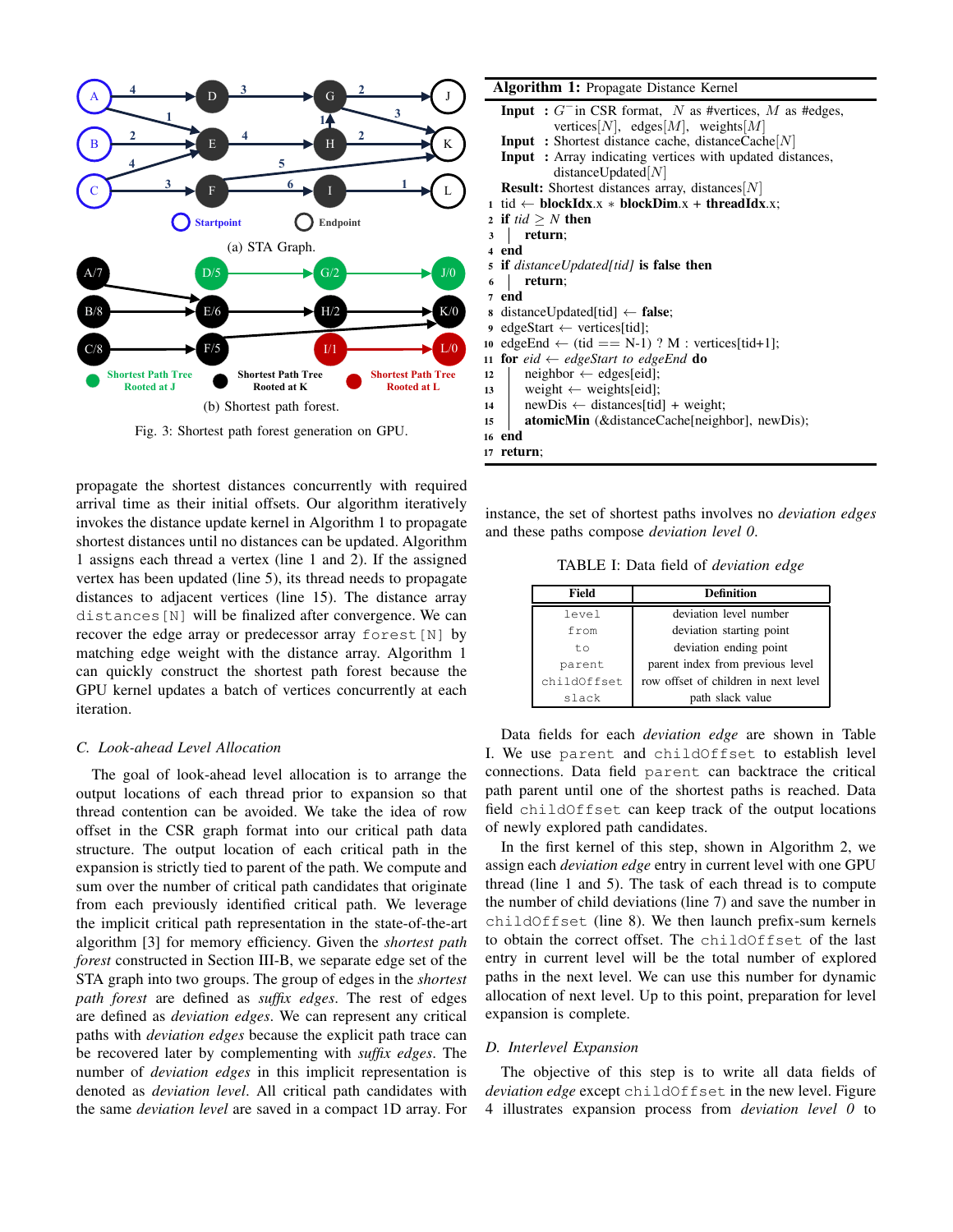#### Algorithm 2: Compute Path Count Kernel

| <b>Input</b> : $G^+$ in CSR format, N as #vertices, M as #edges,   |  |  |  |  |  |  |  |  |
|--------------------------------------------------------------------|--|--|--|--|--|--|--|--|
| vertices [N], edges [M]                                            |  |  |  |  |  |  |  |  |
| <b>Input</b> : Shortest path forest edge array, forest $[N]$       |  |  |  |  |  |  |  |  |
| <b>Input</b> : currLevel as current level                          |  |  |  |  |  |  |  |  |
| <b>Input</b> : levelSize as the number of entries in current level |  |  |  |  |  |  |  |  |
| <b>Result:</b> Compute path numbers originated from current level  |  |  |  |  |  |  |  |  |
| 1 tid $\leftarrow$ blockIdx.x $*$ blockDim.x + threadIdx.x;        |  |  |  |  |  |  |  |  |
| 2 if tid $>$ levelSize then                                        |  |  |  |  |  |  |  |  |
| $3$   return;                                                      |  |  |  |  |  |  |  |  |
| 4 end                                                              |  |  |  |  |  |  |  |  |
| $5 \text{ v} \leftarrow \text{currLevel}[\text{tid}].\text{to};$   |  |  |  |  |  |  |  |  |
| $6$ /* Get the number of deviation paths                           |  |  |  |  |  |  |  |  |
| starting from vertex $v$ in the forest $*/$                        |  |  |  |  |  |  |  |  |
| 7 pathNum $\leftarrow$ getPathNum(v, vertices, edges, forest);     |  |  |  |  |  |  |  |  |
| $\alpha$ currLevel[tid].childOffset $\leftarrow$ pathNum;          |  |  |  |  |  |  |  |  |
| 9 return;                                                          |  |  |  |  |  |  |  |  |

*deviation level 1* on the STA graph from Figure 3a. The expansion begins with *deviation level 0*,  $\{e_{\emptyset A}, e_{\emptyset B}, e_{\emptyset C}\}$ , which represents shortest paths set  ${AEHK, BEHK, CFK}$ . As for notation,  $e_{\emptyset A}$  is a virtual *deviation edge* that means the shortest path starting from vertex A.



Fig. 4: GPU expansion of the first level.

When we expand next level, we traverse each critical path P of current level and look for *deviation edges* along the path. These *deviation edges* will be filled out in the next level as children of P. For example, shortest path from vertex A, or e∅<sup>A</sup> in implicit representation, connects to two *deviation edges*  $e_{AD}$  and  $e_{HG}$ . In *deviation level 1*,  $\{e_{AD}, e_{HG}\}$  or paths  ${ADGJ, AEHGJ}$  are children of  $e_{0A}$ . Same procedure happens simultaneously for shortest paths from  $B$  and  $C$ . For a *deviation edge*  $e_{vu}$  along the path P, the slack value  $slack_{new}$ of this new path can be computed with the following formula:

## $slack_{new} = slack_P + distance(u) + weight(e_{vu}) - distance(v)$

Algorithm 3 shows the kernel implementation that complies with the expansion rules above. We launch the kernel with one *deviation edge* in current level per GPU thread (line 1). Each GPU thread is tasked to fill out all the children information in

Algorithm 3: Expand New Level Kernel **Input** :  $G^+$  in CSR format, N as #vertices, M as #edges, vertices[N], edges[M], weights[M] **Input** : Shortest path forest, forest $[N]$  as edge array, distances $[N]$  as distance array Input : currLevel as current level Input : levelSize as the number of entries in current level Result: Explore critical path candidates in next level 1 tid ← blockIdx.x \* blockDim.x + threadIdx.x; <sup>2</sup> if *tid* ≥ *levelSize* then <sup>3</sup> return; <sup>4</sup> end 5 offset  $\leftarrow$  (tid == 0) ? 0 : currLevel[tid-1].childOffset; 6 level  $\leftarrow$  currLevel[tid].level; 7 slack  $\leftarrow$  currLevel[tid].slack;  $8 \text{ v} \leftarrow \text{currLevel}[\text{tid}].\text{to};$ <sup>9</sup> while *v* is not *endpoint* do 10 edgeStart  $\leftarrow$  vertices[v]; 11 edgeEnd  $\leftarrow$  (v == N-1) ? M : vertices[v+1]; 12 **for**  $eid \leftarrow edgeStart$  to edgeEnd **do** 13 | neighbor  $\leftarrow$  edges[eid]; 14 weight  $\leftarrow$  weights[eid]; <sup>15</sup> if *eid* is *deviation edge* then 16  $\vert$  /\* Fill out child path data \*/<br>17 newPath  $\leftarrow$  nextLevel[offset];  $newPath \leftarrow nextLevel[offset];$ 18 | | newPath.level  $\leftarrow$  level+1; 19 | newPath.from  $\leftarrow$  v; 20 newPath.to  $\leftarrow$  neighbor; 21 | newPath.parent  $\leftarrow$  tid; 22 | newPath.childOffset  $\leftarrow 0$ ;  $23$  | | newPath.slack  $\leftarrow$  slack + distances[neighbor] + weight - distances[v]; 24 offset  $\leftarrow$  offset + 1;  $25$  end <sup>26</sup> end  $27$  /\* Traverse along the shortest path forest  $\star/$ 28  $v = forest[v]$ ; <sup>29</sup> end <sup>30</sup> return;

the range of childOffset of next level (line 5, 17, and 24). The path prefix permutation starts from the place left off by the parent (line 8) and continues along the shortest path (line 28). With the help of childOffset, threads are dispatched to distinct memory locations. For example, as shown in Figure 4, each thread is assigned to expand one path in *deviation level 0*. The output locations are separated in *deviation level 1* so no shared data synchronizations are required. Therefore, our algorithm is highly scalable since no explicit synchronizations are needed.

### *E. Intralevel Compression*

Although the diameter (longest critical path) of an STA graph is typically smaller than graph size [1], the memory of GPU can be exhausted after a few iterations of expansion. Therefore, after the new level is full with critical path candidates, we perform compression to remove unwanted paths and improve memory efficiency. Assume the STA graph has vertex number  $N$ , edge number  $M$ , graph diameter  $d$ , and maximum fanout number  $f_{out}^{max}$ . The size of new level will be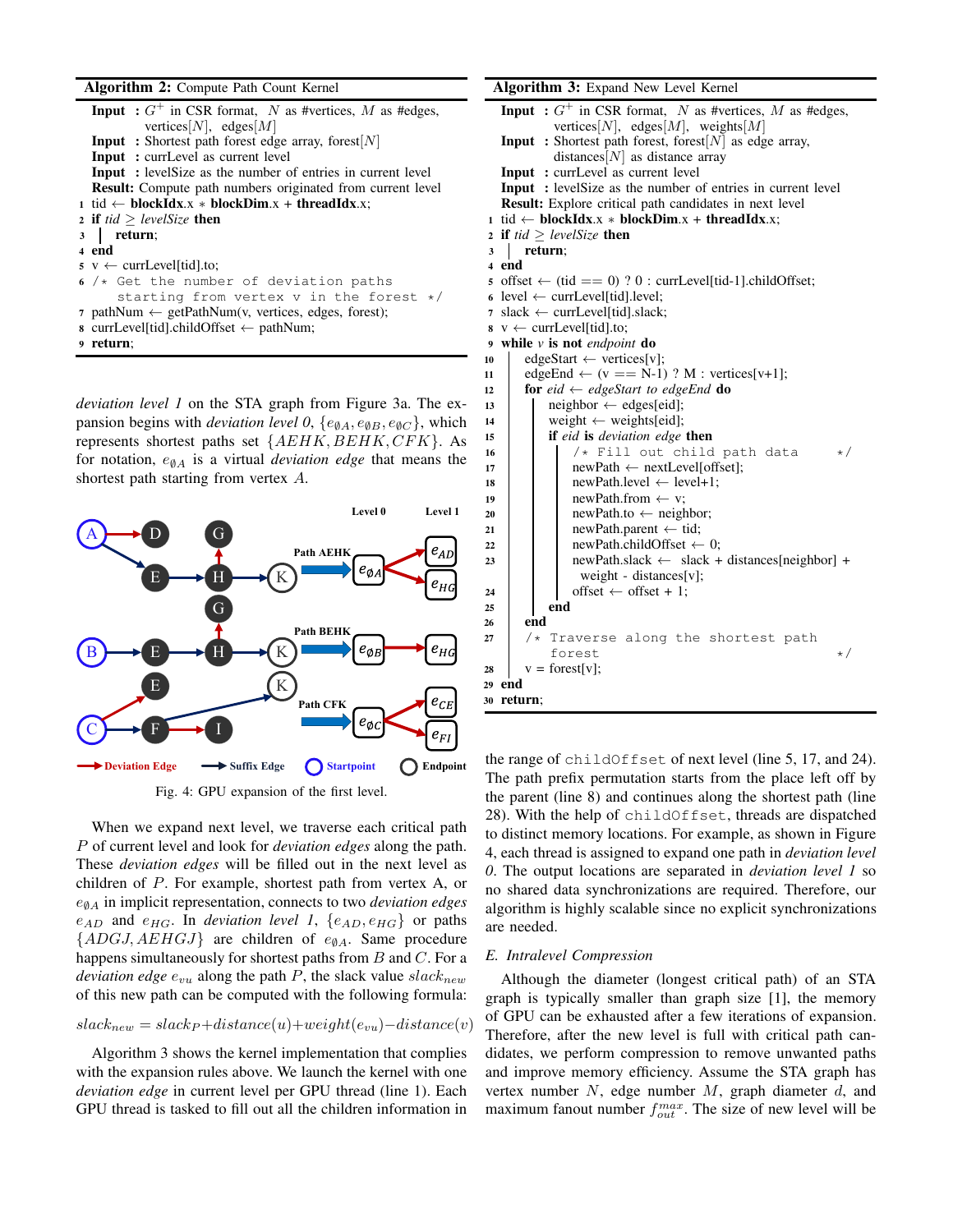amplified by  $O(df_{out}^{max})$  during each expansion. To compress the new level before it can be used for next expansion, we sort the new level based on path priorities (i.e., slack) and keep top  $k$  candidates with  $k$  as the number of requested paths. The childOffset field will be invalidated after sort but the explicit path can still be recovered by backtracing parent. For maximum iteration number equal to diameter d, the worst memory complexity is  $O(N + M + dk f_{out}^{max})$ . One part  $O(N + M + dk)$  is fixed for CSR graph format and final path report. The other part  $O(dkf_{out}^{max})$  is required for dynamic allocation of new level. We choose to use CPU to compress each level, because the array we sort is not large.

## *F. Critical Paths Recovery*

Since our *deviation edge* representation is different from the explicit path trace, we have to perform critical path recovery to obtain full path trace. As the iteration expires at *maximum deviation level* (MDL), we collect our final path report by merging sorted arrays from all levels. For each *deviation edge* in the final report, we backtrace parent to obtain a list of *deviation edges*. Given the list, we complement the edges with *suffix edges* in the shortest path forest to recover the explicit critical path. For example, assume  $e_{\emptyset C} \rightarrow e_{CE}$  in Figure 4 is selected in the final report. We recover the full path trace with forest edges in Figure 3b and obtain full path trace CEHK. Since the entire path recovery requires linear complexity to the requested path number  $k$  and graph diameter  $d$ , the process can be performed fast enough on CPU.

## IV. EXPERIMENTAL RESULTS

In this section, we demonstrate that our GPU-accelerated algorithm can efficiently generate accurate path reports with thousands to millions of paths. We conduct our experiments on a 64-bit Ubuntu Linux machine with 1 GeForce RTX 2080 GPU and 40 2GHz Intel Xeon Gold 6138 CPU cores. We compile our programs with CUDA NVCC 11.0 device compiler and GNU GCC 8.3.0 host compiler, where optimization flag  $-02$  and  $C++17$  standard  $-std=c++17$  are enabled. We use 1024 threads per block for all kernel configurations and 1 CPU core for all host operations. We consider the state-of-the-art path generation algorithm [3] as our baseline. To the best knowledge of the authors, the baseline has the best time complexity and practical efficiency. It has been implemented in the open-sourced STA tool, OpenTimer, as its core path generation algorithm [15], [8]. We evaluate our algorithm on real designs with a golden reference generated by an industrial standard timer [10]. To ensure fairness, we restrict our comparison to the path-based analysis part in OpenTimer.

#### *A. Path Report Accuracy*

Our algorithm can generate accurate timing report. In order to evaluate its accuracy, we use our algorithm and OpenTimer to generate separate timing reports of the same number of critical paths. We take the absolute slack difference between every pair of critical paths in two reports and record the maximum difference value. We repeat this process for different maximum deviation levels and plot our data in Figure 5. We perform this evaluation with up to a million critical paths on large benchmarks. The statistics of each benchmark are shown in Table II. As demonstrated in Figure 5, our algorithm reports almost identical critical paths as OpenTimer by expanding to 10 deviation levels on all benchmarks. This holds true even for 1M critical paths on million-gate designs leon2 (1.6M gates), leon3mp (1.2M gates), and netcard (1.5M gates). As we increase the deviation level, the accuracy keeps improving. For example, from level 2 to level 3, the maximum absolute error in 1M critical paths is reduced by over 1000 ps in most designs. Next, we compare the detailed path trace between reports. Our algorithm can report 1M critical paths exactly the same as OpenTimer on these benchmarks after 15 deviation levels of expansion. Moveover, we observe using 10 deviation levels can match 99.9% of the golden reference.

#### *B. Runtime Performance*

Our algorithm can significantly accelerate critical path generation. We compare runtime (ms) of our algorithm (1 GPU) with runtime (ms) of the PBA in OpenTimer (1 CPU core) by reporting 100K critical paths on the 10 largest benchmarks. We run our algorithm at *maximum deviation levels* (MDL) 10, 15, and 20, where our reports produced exact match with OpenTimer (see Section IV-A). Details of our experimental results are shown in Table II. We can observe that our algorithm achieves significant speed-up on milliongate designs over OpenTimer. With MDL equal to 15, we accelerate the baseline  $543\times$  on leon2 (1.6M gates),  $172\times$  on leon3mp (1.2M gates), and  $304 \times$  on netcard (1.5M gates). Our algorithm also achieves over an order of magnitude speed-up on medium benchmarks, such as  $77.9 \times$  on vga\_lcd,  $88.3 \times$  on vga lcd iccad, and  $31.5\times$  on des perf ispd.

To demonstrate our performance advantage over the baseline, Figure 6 plots the speed-up curve of our algorithm over the baseline across different numbers of CPU cores. We observe that the performance of baseline continues to improve as the number of cores increases but saturates at about 16 cores, and there is always a significant performance margin to ours. With the baseline at the maximum CPU concurrency of 40 cores, our algorithms is still faster than the baseline by  $44.88 \times$ ,  $24.90 \times$ ,  $45.68 \times$ , and  $35.27 \times$  on large designs leon2, leon2mp, netcard, and b19\_iccad, respectively. In fact, according to our experiments, our GPU-accelerated PBA algorithm is always faster than the baseline in all designs, regardless of the number of CPU cores the baseline uses.

## V. CONCLUSION

In this paper, we have introduced a novel GPU-accelerated PBA algorithm to overcome the runtime bottleneck of CPUbased PBA. We decompose the critical path generation into multiple GPU-accelerated kernels and leverage the implicit path representation method to design GPU-efficient data structures. Experiments show that our algorithm achieves up to  $543\times$  speed-up on an 1.6M-gate design over the state-of-theart PBA algorithm. At the extreme, our algorithm is  $25-45\times$